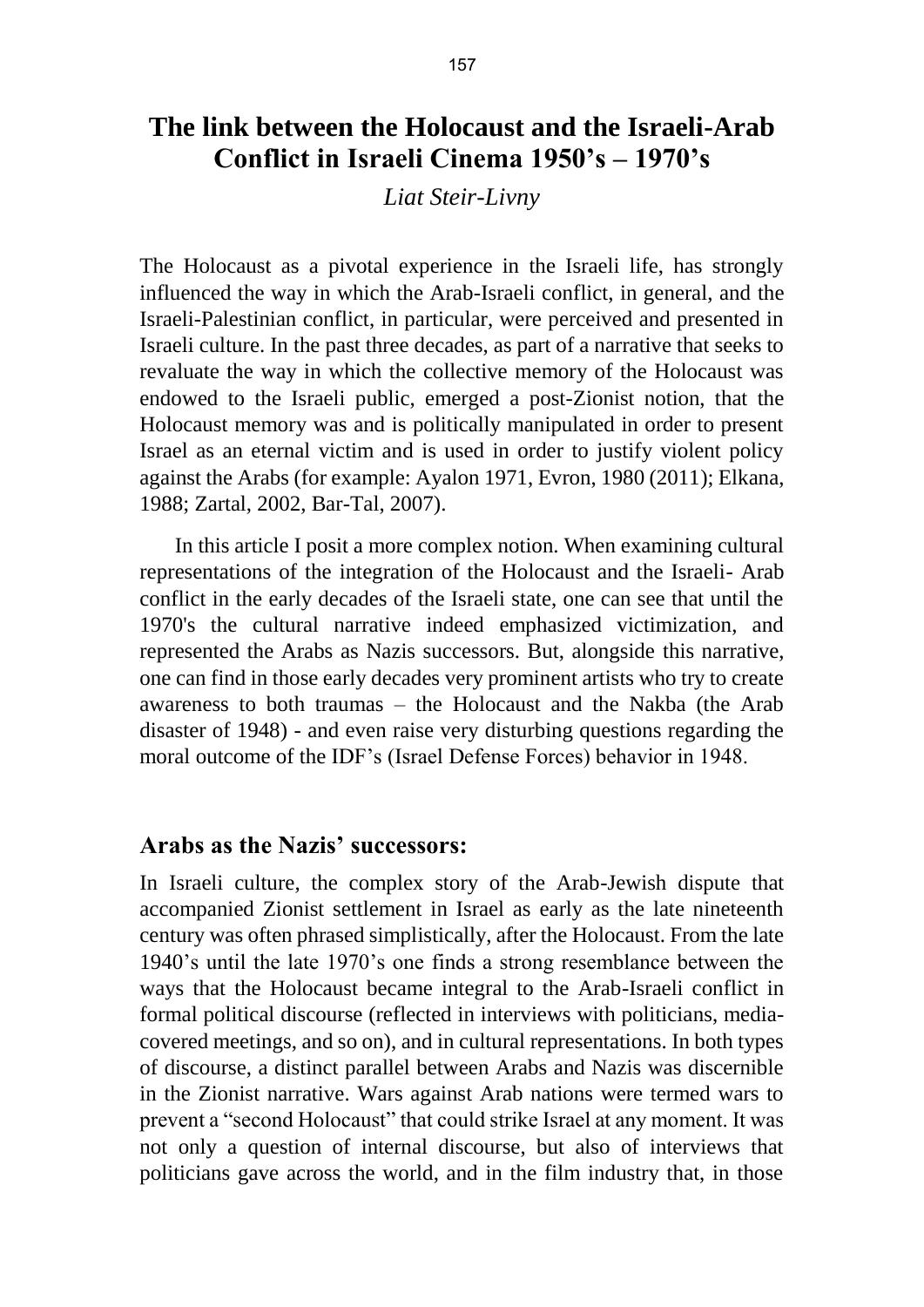decades, was aimed at narrating Zionism's tidings to the world. Demonizing the Arabs and forging links between past and present helped unite the ranks in Israel, and create immediate empathy for Zionism in the Western world. If in the past the Allied forces had fought the Nazis, today it became their duty to subjugate the Arabs. Accordingly, when engagement with the Holocaust in Israel was only beginning, and Israeli society often preferred to engage with the Holocaust only at the national level but repress the Individual traumas, particularly so until the Eichmann Trial (1961) (Yablonka, 1994, 1997; Shapira, 1997), the Holocaust became a parapraxis (a slip of the tongue), as Thomas Elsaesser defines it, a "present absentee" with a concealed presence in the contemporary arena. What was forgotten, repressed, and concealed emerges elsewhere, in the present, in the cultural debate of a different trauma.

In most cases, Ben-Gurion used rhetoric that compared Arabs to Nazis only in closed circles of political and military leadership, or in personal correspondence. For example, in the early 1950's during debates at the Mapai party center over the affair of reparations from Germany, he repeatedly cited the possibility of a second holocaust. Israelis need power, he argued, because "we do not want the Arab Nazis to butcher us." Occasionally, though, Ben-Gurion diverged from his custom and compared Arabs to Nazis in public discourse too. Throughout the Eichmann trial, he and other top politicians gave interviews to the printed press, in which they used the trial to emphasize concrete and symbolic ties between Nazis and the Arab leadership. In an interview in *Yediot Aharonot*, for example, Ben-Gurion claimed that when he listened to "the Egyptian president's speeches about world Jewry taking control of America and the West, I feel that Hitler is talking." In an interview with the *New York Times* the same year, he maintained that "Egyptian propaganda is conducted along clearly Nazi lines" (Zartal, 2002).

During the tense run-up to the Six Day War (May 1967) consciousness of the Holocaust increased in Israel. Bellicose Arab declarations, using expressions like "we'll throw all the Jews into the sea," the uncertainty, and the feeling that Israeli civilians were sitting at home waiting for the impending attack, honed the equivalency between Arabs and Nazis. The press fuelled that sentiment. Newspapers mentioned "gas laboratories" that were operational in the Sinai, evoking associations with the extermination of Jews during the Holocaust (Caspi, 2008). When the war ended, the public discourse presented it as a war that had prevented a second Holocaust in Israel. Abba Eban, for example, called the pre-1967 Green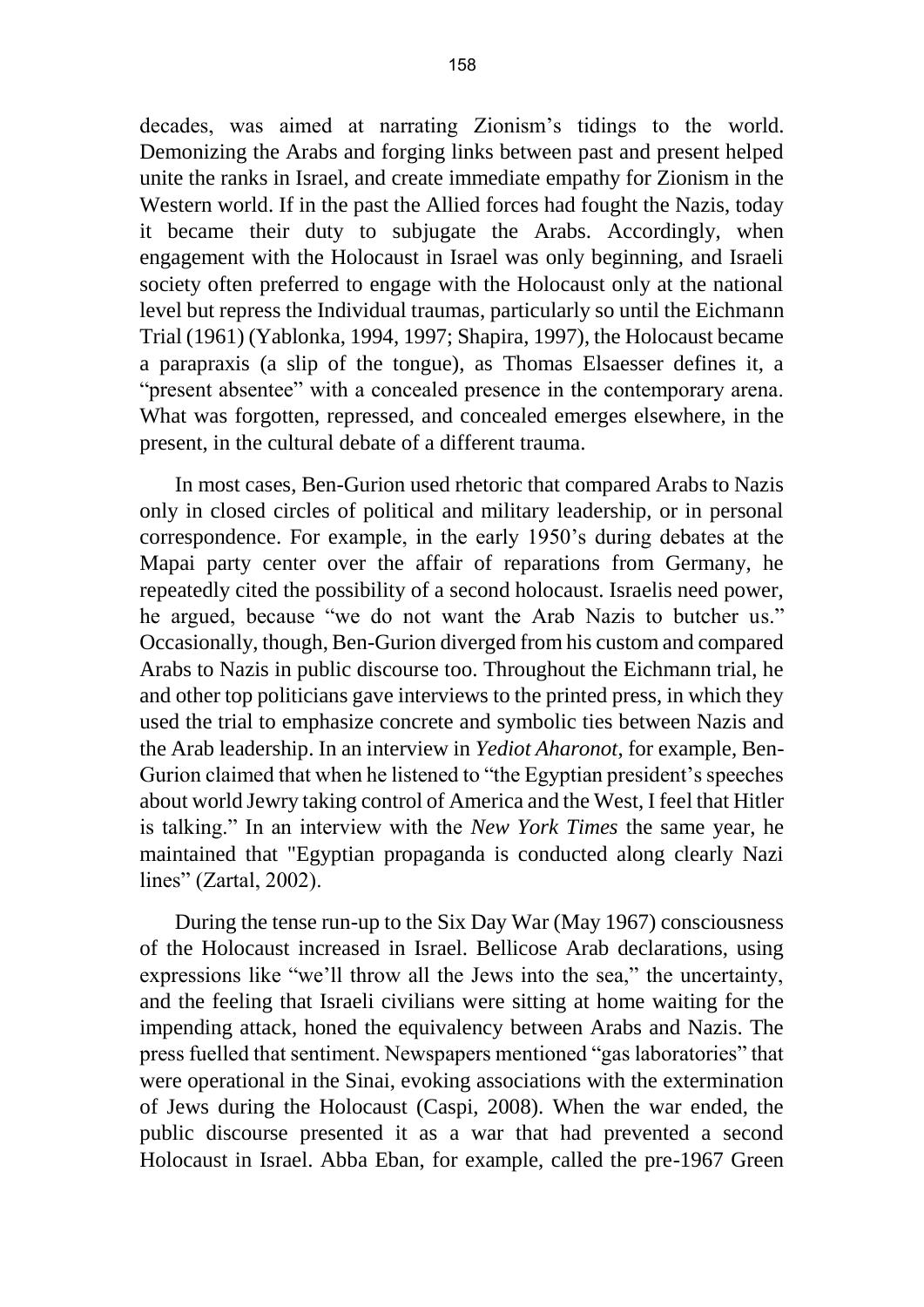Line borders "Auschwitz borders." In 1968, Yehoshafat Harkabi, a general and former head of Military Intelligence, published articles that indicated religious and political texts in Arab nations with the same anti-Semitic elements and racist arguments that typified Nazi ideology. A year after the war, a book was published that soon achieved mythic status in Israel: "The Seventh Day," documenting a series of conversations held in kibbutzim after the 1967 war. The interviewer was Abba Kovner, a revered WWII partisan who had survived the Vilna ghetto. In one of the talks, Kovner interviewed Yariv Ben-Aharon, the son of Yitzhak Ben-Aharon, a Labor movement head. Yariv said that the feeling that Israel was facing extinction helped him and his soldiers in the war, and commented that "the Holocaust conferred that concept on us. It is a tangible concept for everyone raised in Israel, even if they did not undergo the Holocaust" (Yablonka, 2008).

Alarm over a "second Holocaust" fomented by the Arabs erupted again with full power during the Yom Kippur War in October 1973. The surprise attack struck the Israeli public forcefully, revealing as it did the complacence of the army and the government. For the first time, television showed sights of weakness and humiliation, and captive Israeli soldiers and the expression "like in the Holocaust" about the war was widely used. The media also used terms from the realm of the Holocaust in its coverage of the terror attacks from 1968 to 1978. The Arab terrorists were described as Nazis, the victims were compared to Holocaust victims, and the world was held to be indifferent to the suffering of Jews (Bar-Tal, 2007). After Arab terrorists murdered Israeli sportsmen during the Munich Olympics in 1972, the combination of the German setting and the butchered Jews helped to signify the Arabs as present-day Nazis. In media coverage of the hostages in the Entebbe affair (1976) the charged word "*selektziya"* was used in describing the Jewish passengers who were separated from non-Jewish ones; the press described the abducted Israelis as "candidates for sacrifice in the next Auschwitz" (Shapira, 1997; Yablonka, 2008; Bar-Tal, 2007).

From the 1930s until the late 1960s, Israeli cinema was dominated by ideological considerations. Films that distinctively propagated Zionist ideas served as an artistic platform for an ideological outlook through which the Zionist establishment sought to display its political, national, and economic achievements. Films focused on the Zionist struggle, donations to the Zionist movement, the establishment of a Jewish state in Eretz Israel and support for the state after its founding. To this end, many films were produced in English and then translated into myriad languages and distributed throughout the world (Zimmerman 2001, 2002; Shohat, 1991).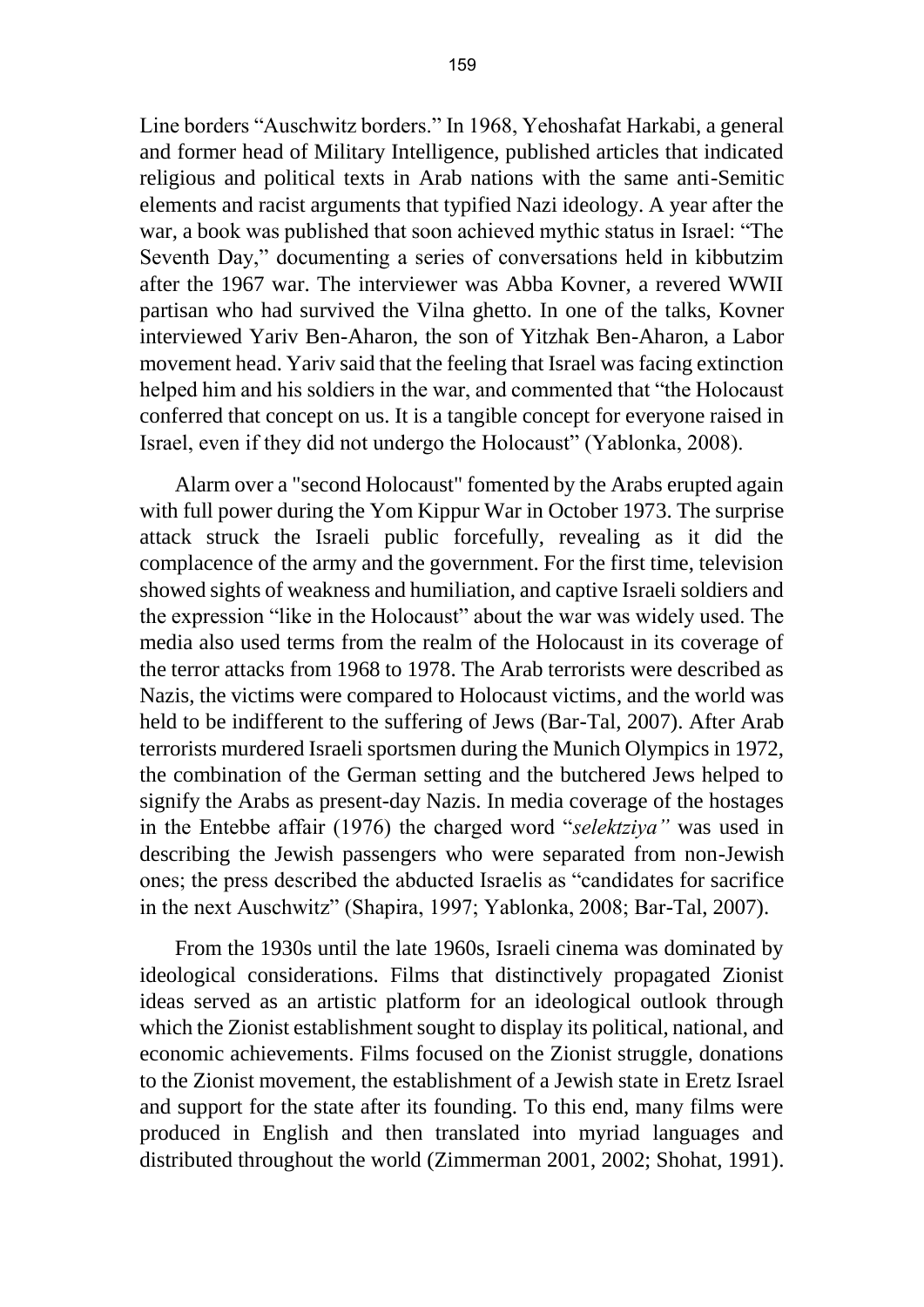Of necessity, those films presented a tendentious worldview. Like other aspects of Israeli culture during that era, Israeli films did not deal directly with the Holocaust but rather with its Zionist "lesson:" the importance of establishing a Jewish state in the Land of Israel. As part of this lesson, Arabs were portrayed as the Nazis' successors.

The 1948 war was one of the first events featured in film that saw equivalency between the Holocaust and the Israeli-Arab conflict. The War of Independence / the Palestinian Nakba was a major watershed in the fight for the land. For the Jews, it was a battle for survival for their historical and national right to win their own state. For the Palestinians, it was a struggle for their country, that they did not want to share with the Zionists. Within Israeli territory on the eve of the 1948 war, there were 650,000 Jews and between 900,000 and 1,000,000 Arabs. During the war, 600,000 to 700,000 Arabs went into exile from their country – expelled, fled, chased out creating the Palestinian refugee problem. The war ended with a series of separate ceasefire agreements between Israel and each of its Arab neighbors. After the war the Palestinians' situation was far worse than at the time of the United Nation's decision for partition (November 1947). What remained was a small and separate Arab public, lacking all social institutions and social and political power. The Palestinian collective memory deals with a national trauma, expulsion, and defeat, as well as pointing an accusatory finger at the Arab nations who failed to help expelled Palestinians, and made false promises about their imminent return to a country empty of Jews (Gelbar, 2004; Kabha, 2010; Morris, 2010).

The Jewish collective memory of the 1948 War emphasizes the small number of fighters, their relative lack of training, and their courage and determination. Much of the cultural debate about the 1948 war recycled perceptions of "the few against the many," demonization of the Arabs, an emphasis on stories of slaughter and killing by Arabs, and attempts to shunt to the edges of the consciousness grim stories about IDF soldiers' deeds. The 1948 war was described as the War of Liberation / the War of Independence, so even semantically the war's name left no room for the Palestinians' tragedy. Zionist historiography of those years ascribes the "disappearance" of the Arabs as the result of flight or willing departure, for which the Mufti or fear of the Jews was responsible.

The film **Hill 24 Doesn't Answer** (Thorold Dickinson, 1955) describes four people dispatched to defend Hill 24 on the eve of the UN's ceasefire declaration. After their death in battle, the UN representatives declare that the hill belongs to Israel. One sequence focuses on David Amram, a rough-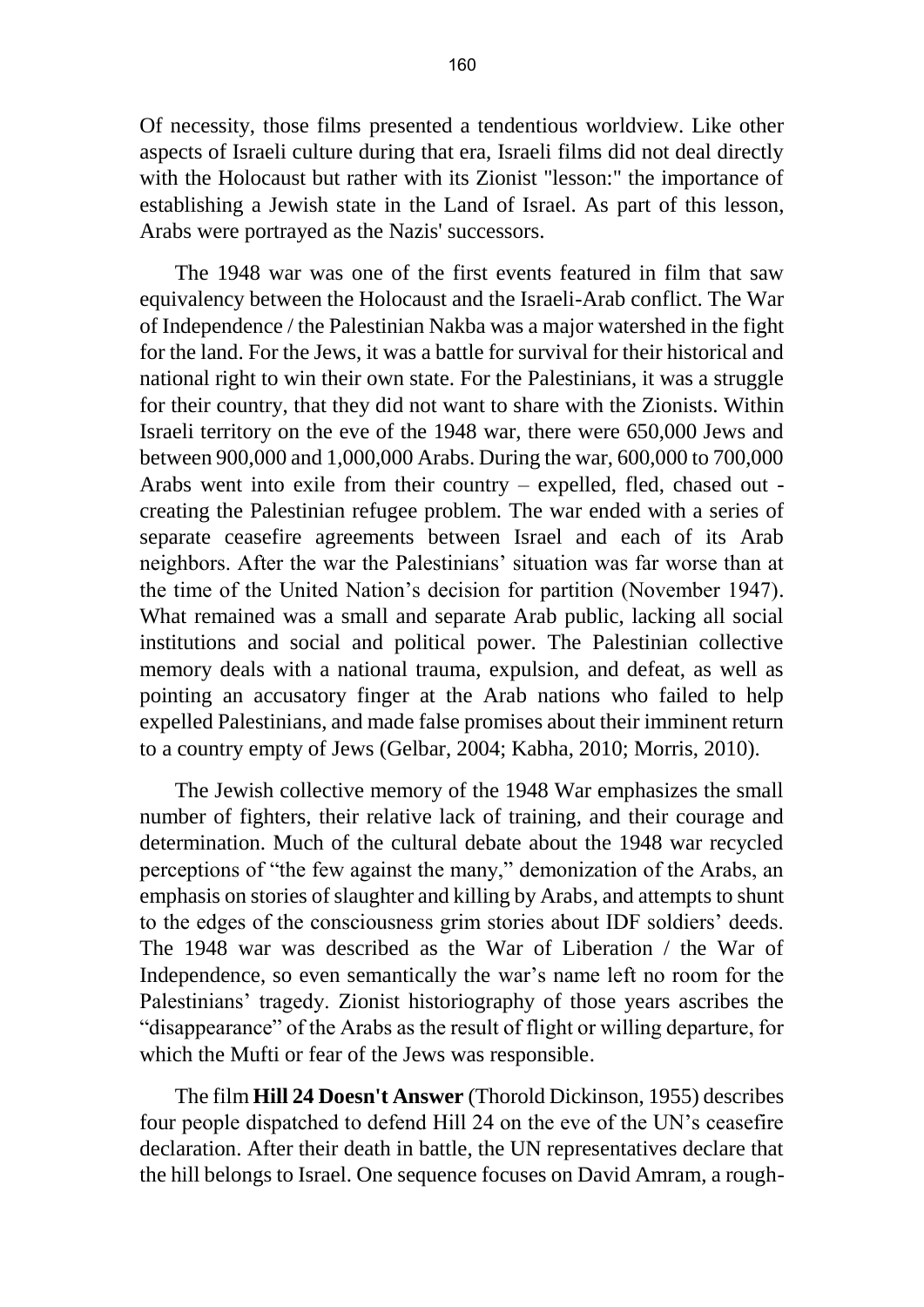and-ready Sabra (Israeli-native), who encounters an Egyptian officer, during a skirmish in the Negev. After a struggle, Amram takes him prisoner and drags the wounded officer to a cave. Films at that time defined morality as a trait of native-born Israelis, and accordingly Amram does not kill him, though the Egyptian tries to kill him, but tends him. When he removes the Egyptian's shirt, he sees a swastika tattoo on his body. He turns out to be a former SS officer who joined the Egyptian army. The aim of that implied connection with Nazis was to clearly show Western audiences which is the totally good side, and which is the totally bad one in the Jewish-Arab conflict, and to foster a negative attitude toward the Arabs, the great enemy not just of Israelis, but of the whole West. Furthermore, creating the image of a fighting Israel that punishes its enemies, past and present, instilled Jewish spectators with a sense of vengeance. The revelation that the Arab officer is a Nazi also maintains the film's silence about the motives and rights of Arabs in Israel. The only Arab who gets a full monolog in the film is a Nazi who makes a Nazi speech, and does not engage with the interests of the Arabs in Israel and in Arab nations. Thus the superficial representation of Arabs in the film ignores any discussion of their motives, wishes, or rights to the country (Shohat, 1991). Ultimately, at the end of the sequence, the Nazi collapses and dies. This maintains the moral aura of the Israeli soldier, who deals with him fairly even after he has revealed his true origin. Past and present are drawn together, in private victory and national victory.

**The Hero's Wife** (Peter Frye, 1963) focuses on Rachel, a Holocaust survivor and war-widow, now living in a kibbutz. Her husband, who extricated her from DP camps in Europe and brought her to the kibbutz, was killed in the 1948 war. The double tragedy in Rachel's life renders her symbolic of the connection between Nazi and Arab violence, nurturing a constant sense of threat in the audience. Her dual mourning is also reflected in her actions: at night, she awakes screaming from nightmares about Mauthausen. In the daytime, she devotes herself to commemorating the fallen of Israel's wars, and has transformed a shelter that is meant to protect kibbutz residents during war, into a museum commemorating the fallen. In the scenes depicting the Syrian attack, the director intensifies the hints by implying ties with the Holocaust. The women, older men and children run to the shelter, where they lie on long wooden pallets arranged in two levels, and camera scans their exhausted, worried faces, in close-up (Steir-Livny, 2009).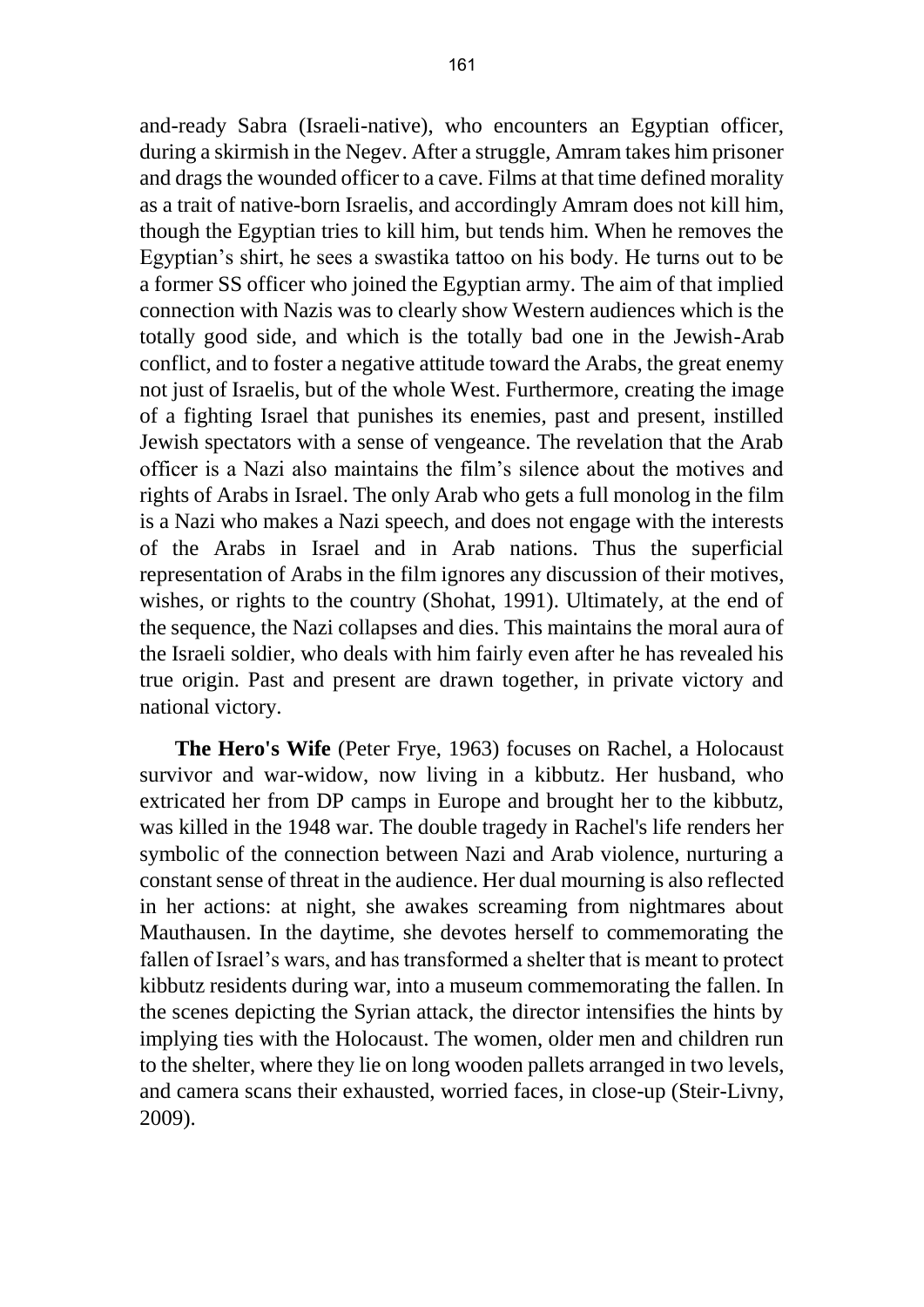**Cairo Campaign** (Menahem Golan, 1965) describes a campaign by Israeli security forces against a missile factory built by German scientists in Egypt. **Entebbe: Operation Thunderbolt** (Menahem Golan, 1976) dramatizes the case of the hijacking of an Air France plane to Entebbe, until its release by Israeli special forces. Here, the terrorists are presented as an updated version of the Nazis, helped by familiar associations. For example, one of the hijacked passengers is a Holocaust survivor, and the camera focuses on the number tattooed on his forearm (Avisar, 2011).

## **The dual trauma: the awareness to the Nakba and the Israelis as oppressors:**

Juxtaposed with the cinematic and journalistic narrative that clung to comparisons between Arabs and Nazis from the 1940's to the late 1970's, the literature, poetry and theatre at that time displayed slightly more layered attitudes. Alongside Zionist narrative equating Arabs with Nazis, prominent artists tried to diverge from that narrative, broaden the boundaries of the narrative of the Arab-Israeli conflict, making place for consideration of both Jewish and Palestinian traumas, and sometimes starting to invert the comparison between Arabs and Nazis.

During the Yishuv era (pre-statehood Jewish Eretz-Israel) and in Israel's first decade, literature was for mostly didactic and enlisted. Many authors and critics of the period, as well as filmmakers, assumed that literature had a social role. It should educate for national values, reflect the Zionist project, encourage positive social phenomena, and disregard negative ones. It was broadly accepted that literature must describe the Jewish people's destiny and engage with major national themes: making the desert bloom, immigrating to Israel, battling the enemy, building settlements, pioneering and so on. Most authors presented the Zionist reality in a positive light, and the focus of their narratives were protagonists with moral ideas and a world of clear values, fighting for Zionist objectives (Mendelson-Maoz & Gertz, 2010). In literature for adults, Arabs were generally depicted as cowards, treacherous, physically and culturally flawed, and lacking national motivation. Overcoming the Arab enemy fueled the Israeli fighter's heroism: the voices of Arabs themselves were unheard (Oppenheimer, 2008). Comparison between Arabs and Nazis was found in children's literature and newspapers which was enlisted like that of adults (Bar-Tal, 2007).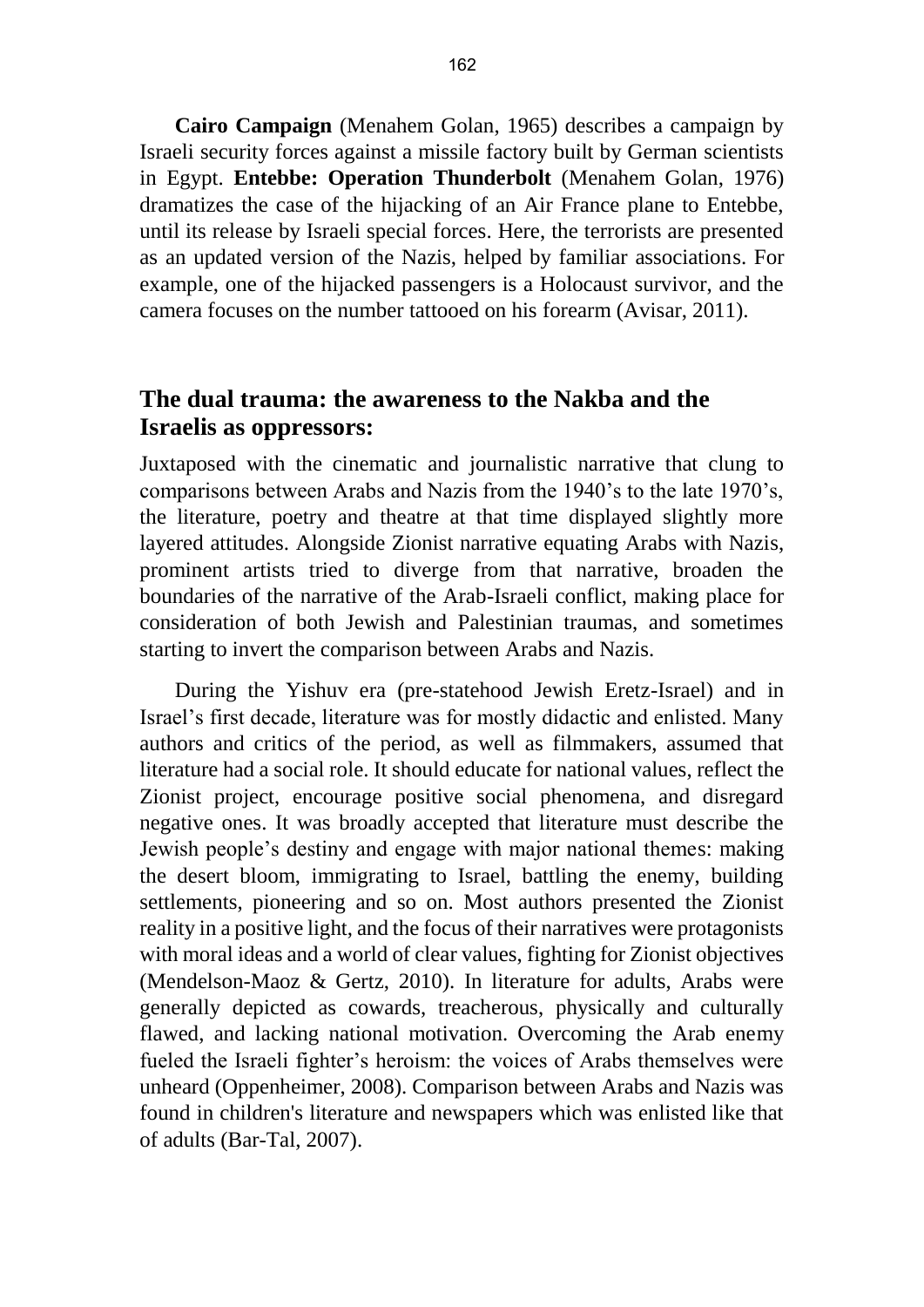Dominick LaCapra relies on Freud and distinguishes between two forms of remembering trauma. The first results in "acting-out." In this mental state, people who undergo a trauma have a tendency to relive the past, to exist in the present as if they were still fully in the past, with no distance from it. They tend to relive occurrences, or at least find that those occurrences intrude on their present existence. In the second, "workingthrough", the person tries to gain critical distance on a problem, to be able to distinguish between past, present and future. The victim can't entirely disengage himself from it, but he can tell the difference between past and present (LaCapra, 2001).

These two forms of remembering define not only individuals, but collective remembrance as well. 'Acting out' are uncontrolled repetitive elements of the trauma that appear in the political, social and cultural life of a group. 'Working through' is the group's will and ability to control a collective trauma and not let it take over the present

To use LaCapra's definition, I claim that even in these early decades of the Israeli state, alongside the narrative that acted out the Holocaust and presented Arabs as the Nazis' successors, Hebrew literature, poetics and theatre presented, what I would like to call a 'counter acting out' – the trauma of the Holocaust was blended with the political conflict, but refrained from victimization. It changed the perspective and represented the Israelis as the oppressor. This cultural narrative claimed that, in the past, Jews in Europe were expelled and became refugees, and now in the present (1948) Arabs in Israel are expelled and become refugees.

S. Yizhar is a major author who not only "rebelled" as early as 1949 against the notion that Arabs are Nazis, but also offered a contradictory narrative. In his novella *Khirbet Khizeh*, he confronted the Zionist narrative that dealt with "the War of Independence" and dared to discuss an untold story: the fact that the founding of the State of Israel was a disaster for the Arabs. Yizhar's writing does not represent the literary and ideological taste of most authors from the "1948 generation," principally Moshe Shamir, Nathan Shaham, Aharon and Matti Megged and others who engaged with the heroism of the Jewish fighter. Yizhar portrays the group of IDF soldiers as tough and insensate, tasked with evacuating an Arab village. On entering the village, they discover that only old people and children remain. They round them up, load them onto trucks and dispatch them to an unknown future.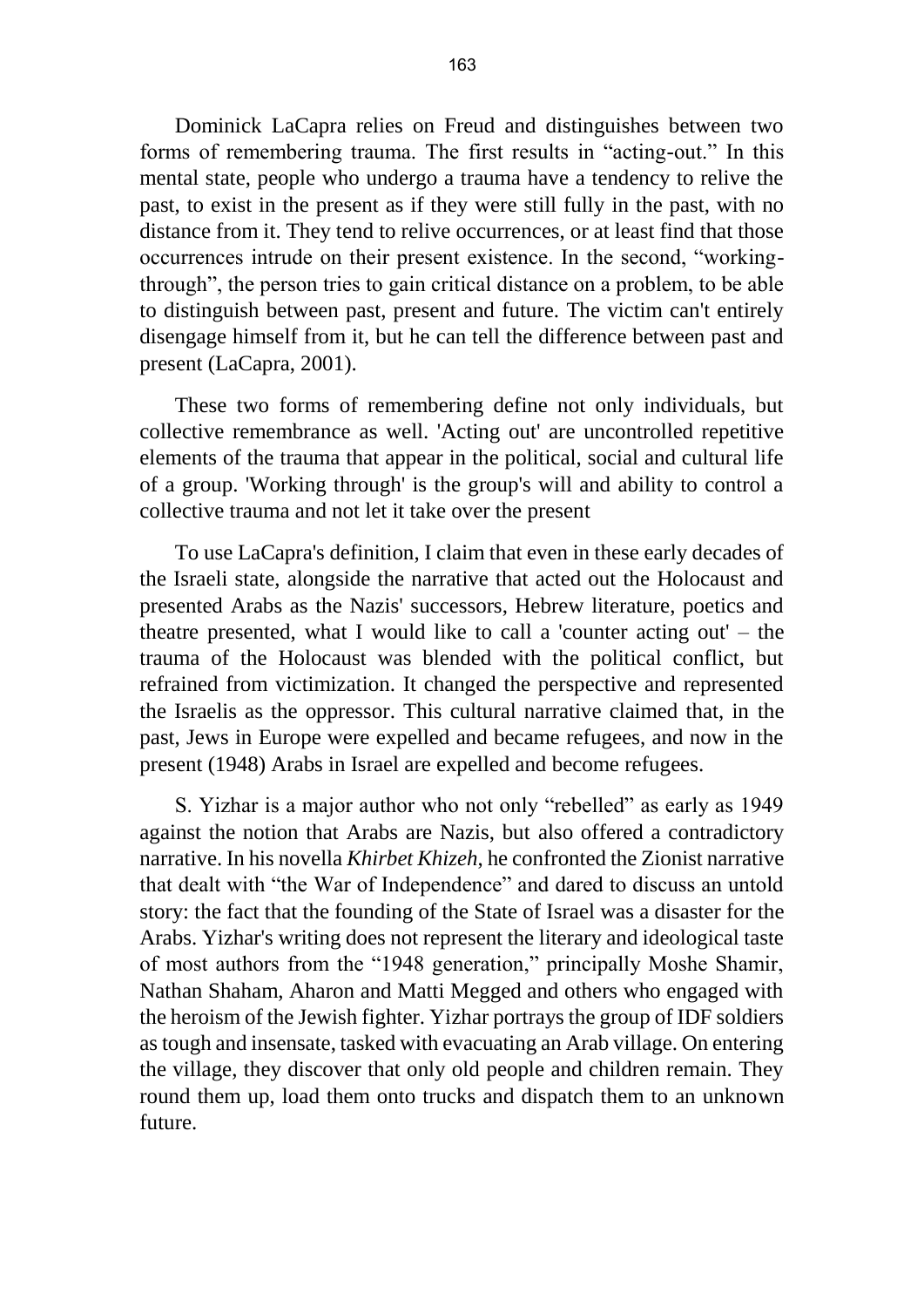Here, unlike the Zionist narrative, the soldiers are not depicted as heroic and they are stringently criticized. Only Micha, the protagonist, is beset by dilemmas and tries to protest the expulsion: his comrades conduct the expulsion coolly and indifferently. The Arabs are perceived as part of the natural landscape, while the Israeli soldiers are presented as invaders who violently destroy nature. Inherent in that criticism are parallels between both traumas: in the past, Jews in Europe were expelled and became refugees, and now in the present (1948) Arabs in Israel are expelled and become refugees. The soldiers' perceptions of the Arabs are saturated with anti-Semitic undertones [for example "…these stinking Arabs…with their flea-bitten desolate suffocating villages" (p. 26), "a mood of beggary, pus, and leprosy" (p. 101)]. As the expulsion proceeds, Micha undergoes a sort of enlightenment.

In LaCapra's opinion, the 'acting out' form of remembrance tends to relive occurrences, by using words from another situation, in another place, that are taking on different connotations (LaCapra, 1998). One of the strongest examples of Micha's unique gaze is his use of the loaded Jewish term "exile" (in Hebrew: *galut*), to describe the expulsion of Palestinian Arabs. In doing so the narrator creates a link between what he has learned about Jewish heritage—the terrible experiences of the Jewish exile—and the plight of the Arab villagers:

"Something struck me like lightning. All at once everything seemed to mean something different, more precisely: exile. This was exile. This was what exile was like. This was what exile looked like. […] I had never been in the Diaspora […] it had entered me, apparently, with my mother's milk. What in fact had we perpetrated here today?" (p. 104)

Yizhar does not at first build a connection between the Holocaust and the Nakba. Micha's words invoke a different exile, that of the First Temple era;

"I passed among them all […] I wanted to discover if among all these people there was a single Jeremiah mourning and burning, forging a mouth of fury in his heart, crying out in stifled tone to the old God in Heaven, atop the trucks of exile"(p. 105).

But as the "exile" unfolds, Micha's opinions grow more extreme:

"But they were already there on the trucks […]My guts cried out […] Khirbet Khizeh is not ours. The Spandau gun never gave us any rights. Oh, my guts screamed. What hadn't they told us about the refugees. Everything, everything was for the refugees, their welfare, their rescue…our refugees, naturally. Those we were driving out -that was a totally different matter. Wait. Two thousand years of exile. The whole story. Jews being killed. Europe. We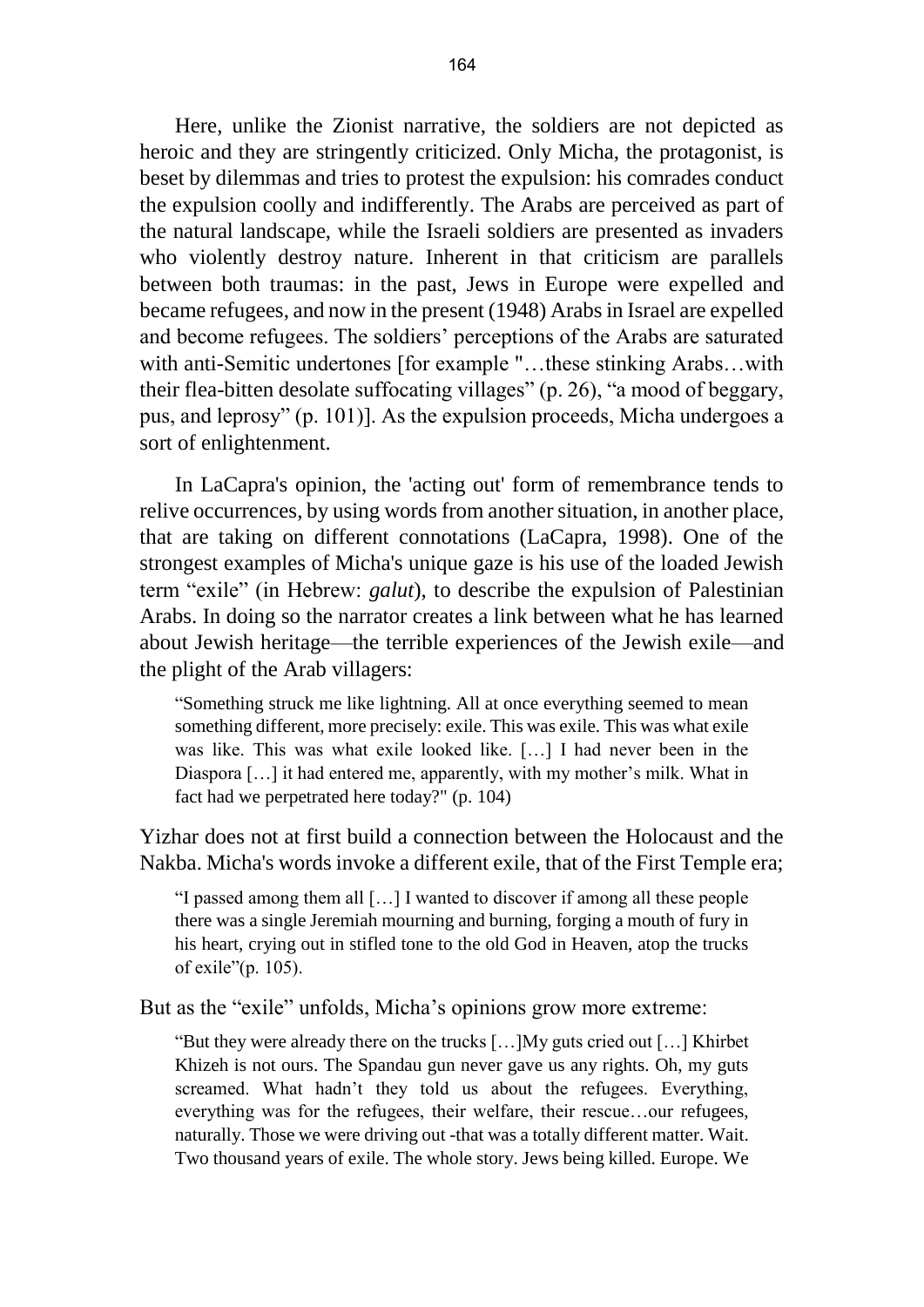were the masters now. […] a single wail rose aloft and was inserted into the sobbing of the heavy truck… (p. 109-111)

Yizhar also phrases identification with the victims in terms familiar from characterizations of Holocaust survivors – "the confused innocence of dazed sheep" as Micha says (p. 109).

Therefore Micha's trauma acts out but in a reversed way, in what I would like to call 'a counter acting out' – he relieves the past trauma in the present, but from a complex point of view – those who were victims in the past but became, according to Yizhar, oppressors in the present. This 'counter acting out' is the complete opposite of the 'victimization' and can be found in the public sphere even in these early stages of the Israeli state.

S. Yizhar is a Zionist author. While writing *Khirbet Khizeh*, he also wrote *Midnight Convoy*, an anthology that is a paean to the Zionist project and creative endeavors in Israel. In *Khirbet Khizeh*, Yizhar engages with the question of justification for war. He did not intend to undermine Zionism's moral foundations, but rather to present the dilemma between the two sets of values he was raised on  $-$  the demand for simple human justice, and the national interest. While he did not rule out defining the 1948 war as a war life-and-death, he was contemptuous of the powerdriven methods applied in it. In the novella, Yizhar protests the injustice, and the lost humanity of the expellers, but leaves unanswered the question if it could have been done otherwise (Shapira, 2000).

Published in Fall 1949, immediately after the 1948 war, *Khirbet Khizeh* soon became a bestseller and one of the greatest treasures of Hebrew literature. Alongside its acceptance, bitter arguments, explicit and implicit, raged around the questions it asked. Among critics, predominant tendency was admiration for Yizhar's revelations and his daring in openly taking issue with negative incidents among the "fine youngsters" who fought in 1948. Some thought that baring old wounds was pointless, and damaged the name of the Jewish fighter. Others said shocking scenes had been common, and yet others contended there had been no alternative. Besides public debates on the matter, youth movements and the kibbutz movement conducted "literary trials" of the novella (Shapira, 2000). The story's success and the extensive discussions it triggered off reveal that, as well as recycling the schematic equivalency between Arabs and Nazis, the culture was also presenting more complex attitudes.

Examples can also be found in the realm of Hebrew poetry, that did not always align itself totally with the Zionist narrative that was struck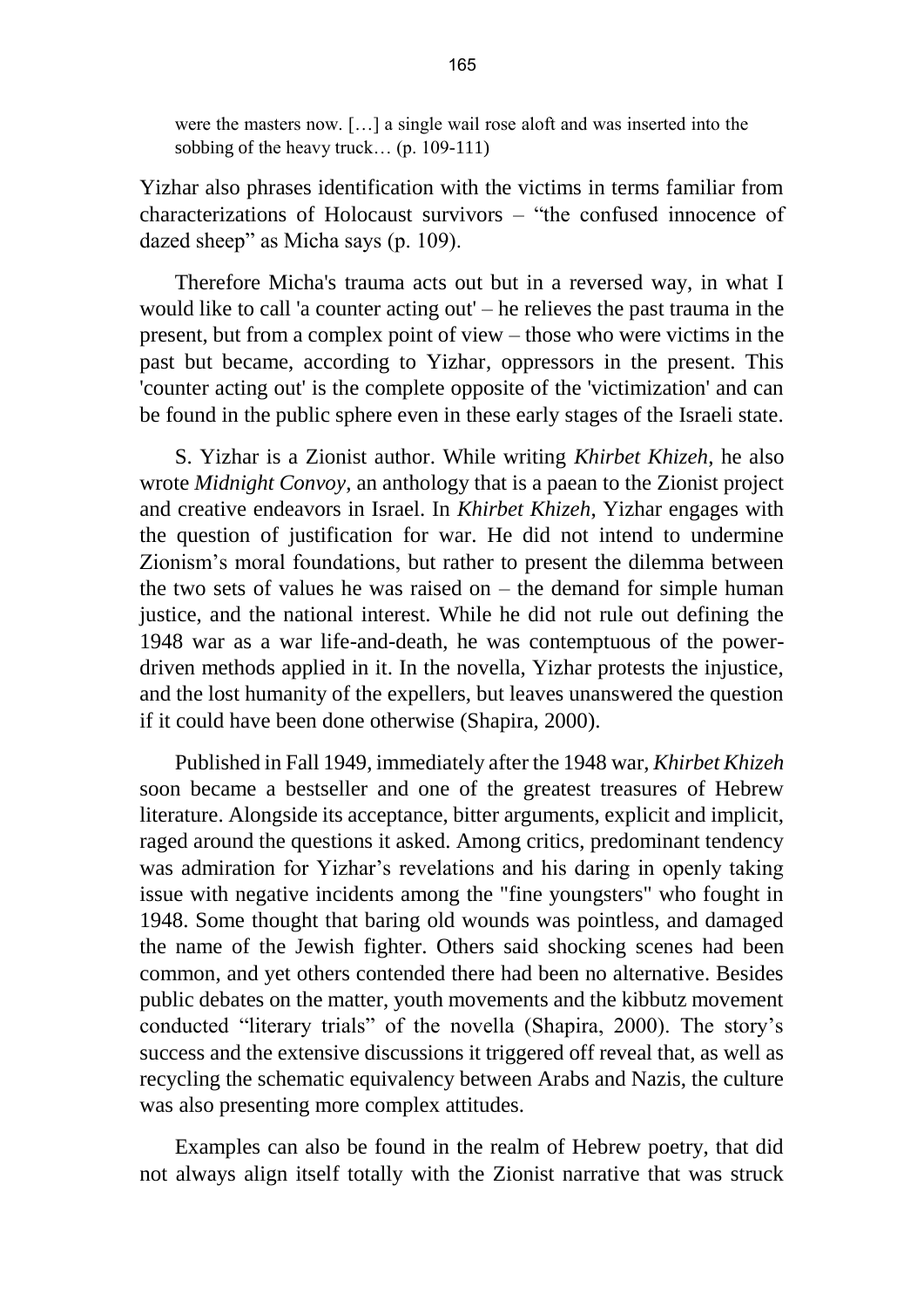dumb by the Nakba. Major poets stood by their opinions, even when they were directly opposed to majority views. In the poems of Nathan Alterman, Lea Goldberg, Yakov Orland and others, one sees how it was possible from a Zionist perspective - to express shock and compassion for Palestinian refugees, and to call for public inquiries into brutal acts by IDF soldiers during the war (Hever, 2009; Rogani, 2010).

Within that lyrical atmosphere, Avot Yeshurun<sup>1</sup> wrote his poem *Pessach al kochim* (Passover on Caves)that was first published in Haaretz on 23 May 1952. In the poem, he not only mourns the loss of the Palestinians, but also uses the Zionist comparison of Arabs = Nazis to invert it, and links the Nakba with the memory of the Holocaust and the legacy of the Jews of Poland. Yeshurun compares the Palestinians to the Scriptural Jewish forefathers, and the Nakba to what was done to his father and mother in Poland. Those deeds fly in the face of the conclusions that Jews should have learnt from the Holocaust. Unlike Yizhar's *Khirbet Khizeh*, *Pessach al kochim* sparked off harsh debates, and Yeshurun was accused of hating and betraying the Jewish people. Nonetheless, in 1956 he repeated that the Holocaust of the Jews and the Holocaust of the Arabs are, for Jews with consciences, one. Helit Yeshurun, his daughter, explains:

"He did not make the comparison, but yes, he gave the name of Holocaust to what happened to the Arabs, and that in itself was sacrilege. He thought that we, the Jews, because of historical developments, had brought calamity on another people. And as Jews, it should not have happened" (Sela, 2009).

In the theatre of that era, Hanoch Levin—Israeli theater's "bad boy" rebelled against accepted conventions. His work in the late 1960's and early 1970's highlights the pointless and insoluble wars that he believed Israel was fighting with the region's Arabs [*You, Me and the Next War*, (1968), *Ketchup* (1969), and *Queen of Bathtub* (1970)]. The latter satirizes the euphoria that gripped Israelis after the Six—Day War (1967). It explores the public's use of the Holocaust in order to rationalize and justify racism towards Arabs (Handelsaltz, 2006). For example, The "*Samatocha*" section deals with racism towards Arabs. Four elderly, educated Israelis - Tovaleh, Yoffileh, Menucha and Shalva – are discussing "the Arab;" their conversation reveals that they see him as a transitional stage between a human being and an animal. "Their Arab" is "obedient, doesn't bother Jews". "Surprisingly," they claim, he can walk on two legs "just like us." Levin emphasizes that the Jews in Israel have become masters and the

1

<sup>&</sup>lt;sup>1</sup> Yeshurun received the Israel Prize for Hebrew poetry (1992).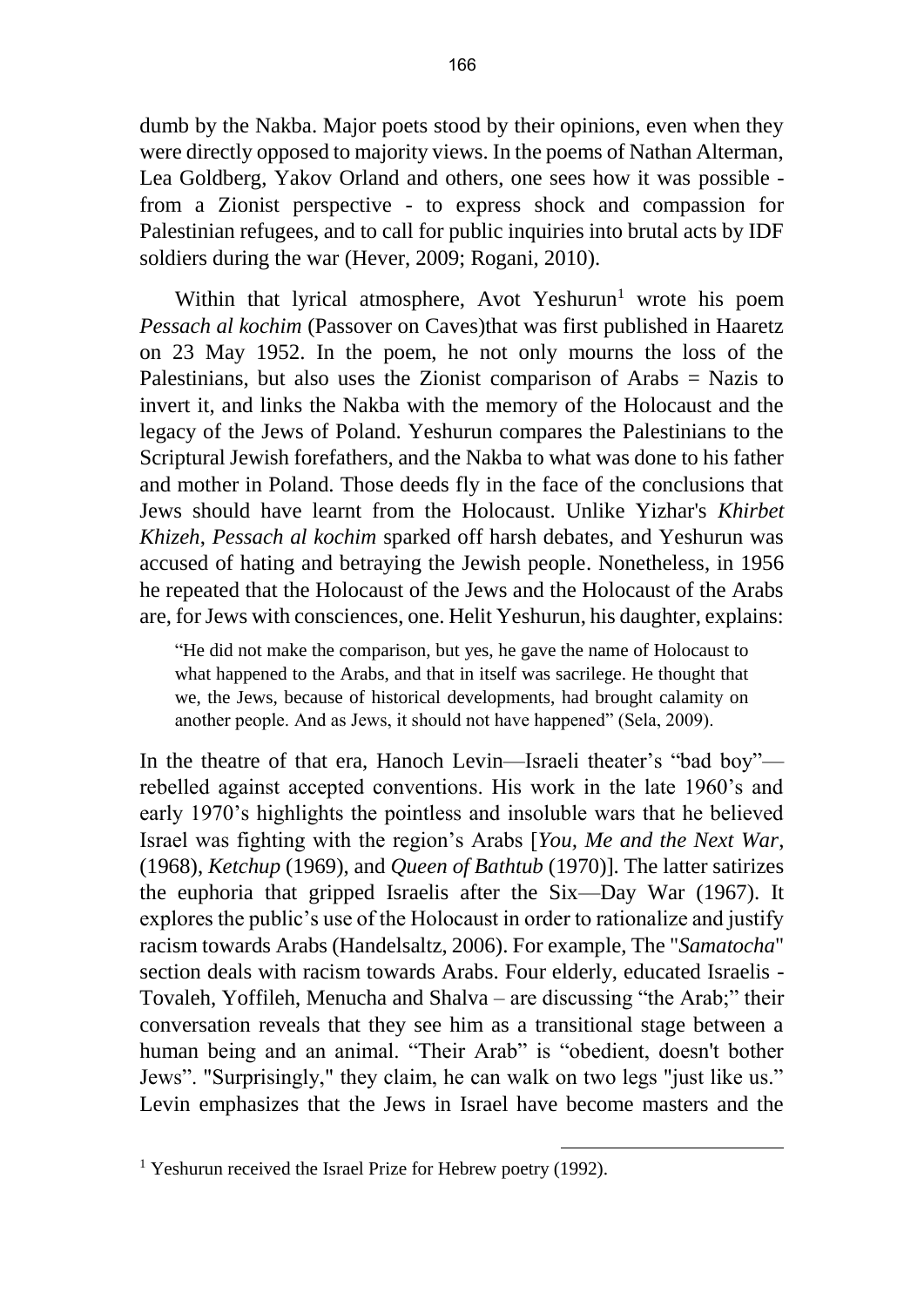Palestinians are their servants, and he connects it to awareness to the twisted collective memory of the Holocaust: Yoffileh says that "as the mother of three children one of whom is a combat soldier and as the daughter of Holocaust survivors, I'm authorized to say: don't harm the Arab." Her attempt to protect him doesn't stem from humaneness or having absorbed the Holocaust's lessons. On the contrary, she streamlines the binary division between "the supreme race" and its servants –"My husband is a contractor and needs cheap workers to build apartments with 2, 2.5, 3 and 4 rooms, with central heating, and infrastructure for a telephone."

The Council for Film and Drama Criticism didn't approve the play's staging, but reneged on its decision when asked to give the grounds for it. Like the commotion around *Passover on Caves*, Levin's play aroused unprecedented public turmoil. It was performed during the War of Attrition, when IDF soldiers were being killed daily on the Suez Canal.<sup>2</sup> Audiences demonstrated and ran amok during the performances, and the government threatened to withdraw its funding for the Cameri Theater. Critics attacked the play too. Following public and governmental criticism, the Cameri Theatre decided to fold the play after only 19 performances. After the decision, a record album with 11 songs from the show was printed (without the name of the company that produced it) and became one of the rarest albums in Israeli history (Handelsaltz, 2006).

**\***

In conclusion, examining cultural representations of the equivalency between the Holocaust and the Israeli-Arab conflict in the first decades of the Israeli state, shows that the relationships are complex and ambivalent. The Holocaust acted out as a political lesson, but it was reflected in two different and even opposite narratives. On the one hand, the memory of the Holocaust was politically manipulated in order to represent the Arabs as Nazis successors and Israel as an eternal victim. But, on the other hand, one can find in those early decades a counter-narrative that creates awareness to both traumas – the Holocaust and the Nakba and even represented the Israelis as oppressors and the Arabs as the 'victims of the victim'.

1

<sup>2</sup> A war between Israel and Egypt, that began in March 1969 and ended on 7 August 1970, when the two nations agreed on a ceasefire. Egypt tried to damage Israel's occupation of the Sinai Peninsula through a war of attrition against IDF forces, with incessant bombing of the outposts along the Suez Canal.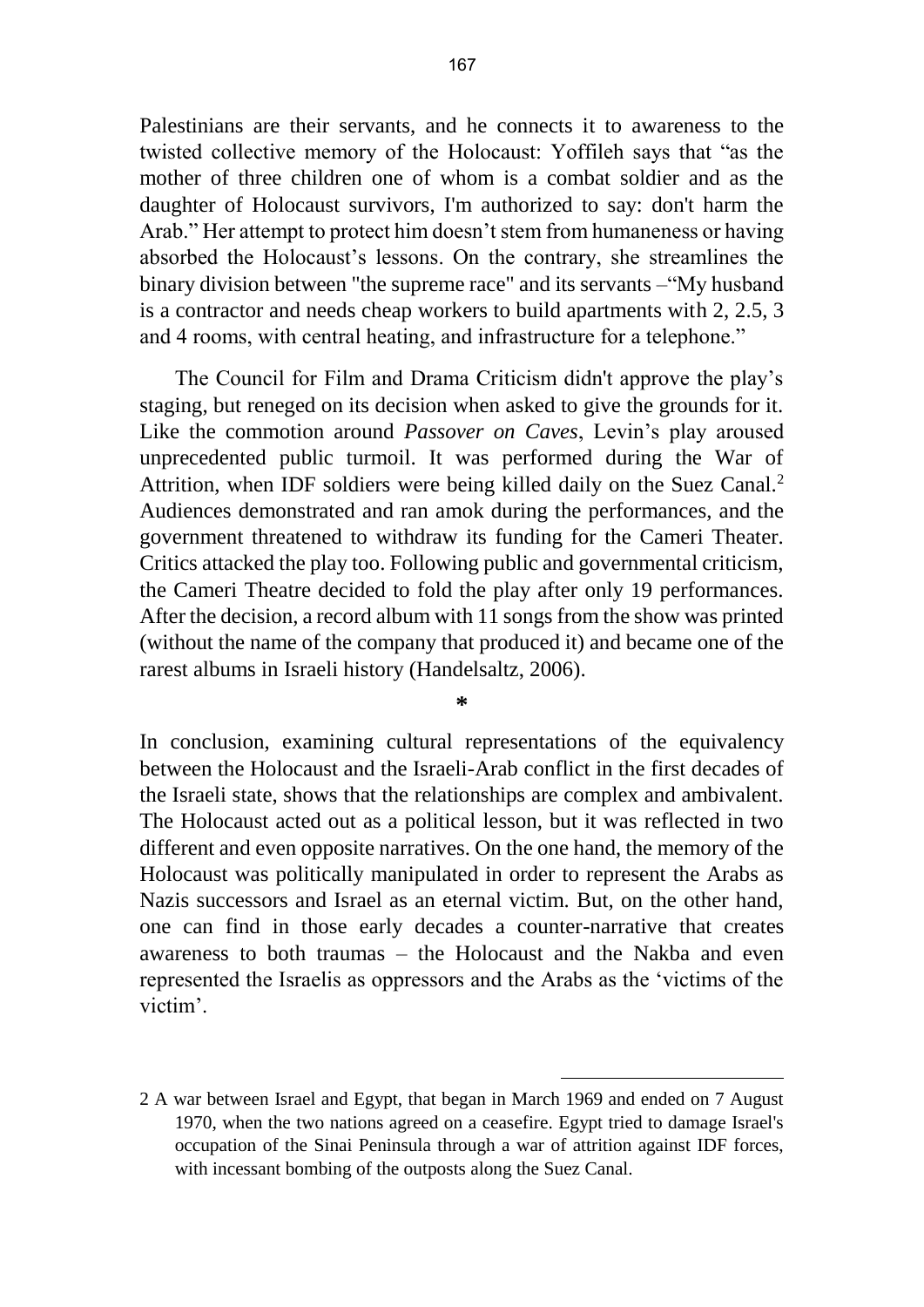#### *References*

- Avisar, I., 2011. 'The Holocaust in Israeli Cinema as a Conflict between Survival and Morality'. In: Talmon, M. and Peleg, Y. (eds), *Israeli Cinema: Identities in motion*, University of Texas press, pp. 151-167.
- Bar-Tal., D, 2007. *Living with the conflict: Socio-psychological analysis of the Israeli-Jewish society*. Jerusalem: Carmel [Hebrew].
- Caspi, Z., 2008. 'The patriot in the service of the Bath Queen: the 1967 war in Hanoch Levin's work', Israel 13, pp. 249-266 [Hebrew].
- Evron, B., 2010. 'The Holocaust a danger to the people'. *Athens and Oz*, Nahar: Tel-Aviv, 2011, pp. 82-104 (first published in 1980) [Hebrew].
- Gelbar, Y., 2004. *Independence and Nakba: Israel, the Palestinians and the Arab World, 1948*, Or Yehuda: Dvir [Hebrew].
- Handelsaltz, M., 2006. 'Our finest hour has passed', *Haaretz*, 27.10.2006 [Hebrew].
- http://www.haaretz.co.il/hasite/pages/ShArt.jhtml?itemNo=779933
- Hever, H., 2009. *The Palestinian Nakba in Hebrew poetry 1948-1958*, Tel-Aviv: Zochrot Parhesia and Pardes [Hebrew].
- Kabha, M., 2010. *The Palestinians*. Raanana: The Open University.
- LaCapra, D., 2001. *Writing History, Writing Trauma*. Maryland: the John Hopkins University press.
- Mendelson-Maoz, A. & Gertz, N., 2010. Amos Oz and A.B. Yehosha Beginnings, Rannana: The Open University [Hebrew].
- Morris, B., 2010. *1948: A History of the First Arab-Israeli War*. Tel-Aviv: Am Oved [Hebrew].
- Oppenheimer, Y., 2008. Across the border: the representation of Arabs in Israeli literature 1906-2005, Tel-Aviv: Am Oved [Hebrew].
- Rogani, H. *In front of the ruined village: political representation of the Israeli-Arab conflict in Hebrew poetry 1929-1967*, Haifa: Pardes [Hebrew].
- Sela, M., 2009. 'About avot', *Haaretz*, 20.9.2009 [Hebrew].
- http://www.mouse.co.il/CM.articles\_item,1018,209,40351,.aspx

Shapira, A., 1997. *New Jews, Old Jews*. Tel-Aviv: Am Oved [Hebrew].